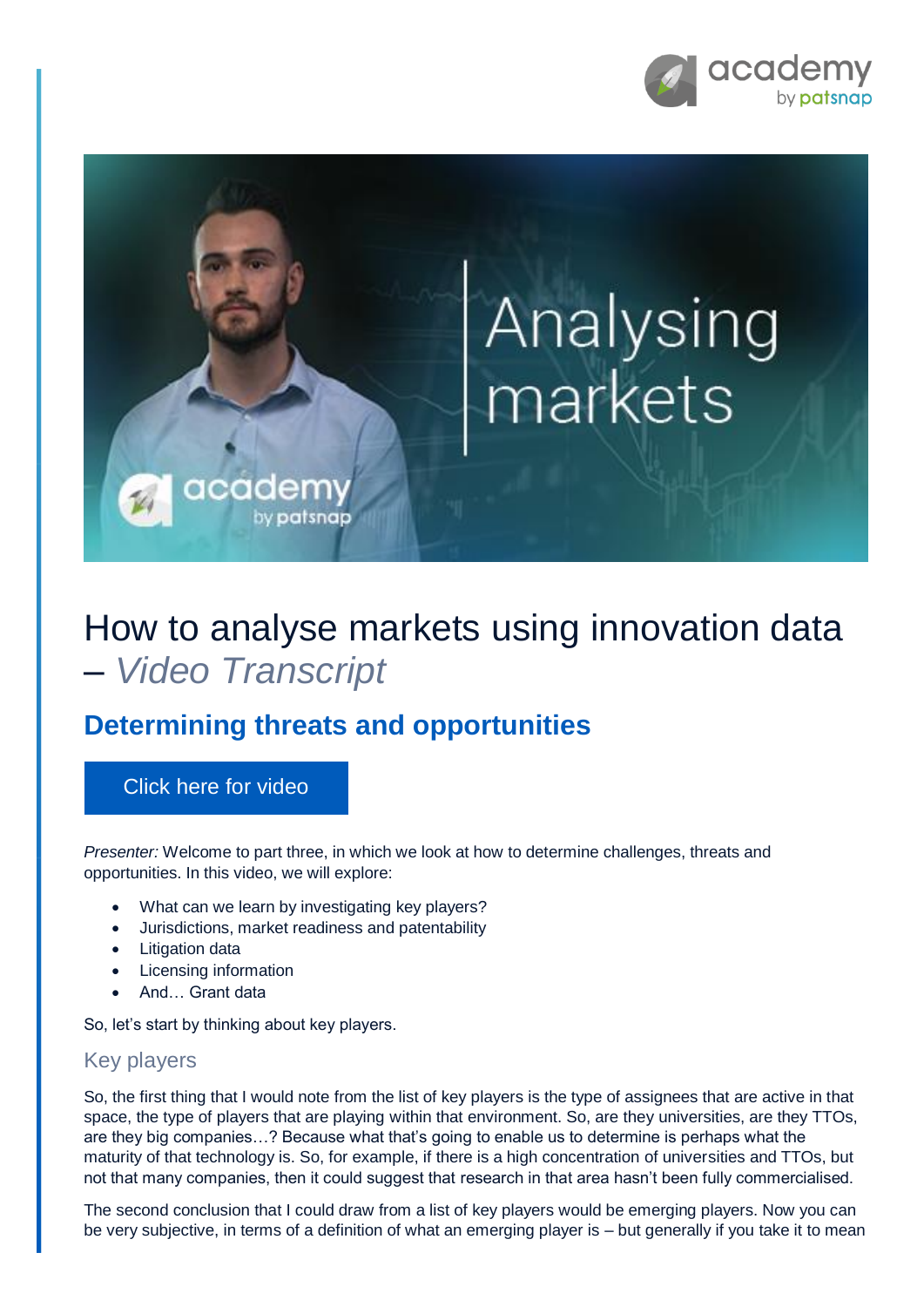

a company that has only been active in the last five years, but hasn't been patenting before that, you can definitely flag that from patent data, and then you can follow up with some due diligence as well on those companies. So, looking at their website, understanding if they received any venture capital, funding, and also trying to understand which locations they are based in. So, we have to remember that, obviously this information isn't static and it evolves over time: so has the landscape changed in terms of the players that are participating? Have any of the enterprise incumbents, have they changed technology space, or are they narrowing their focus on a particular domain?

#### Jurisdictional data

Then, when we're looking at jurisdictional data, what we want to determine is how attractive does it look to a prospective applicant to file a patent in that particular jurisdiction? So, is it evident to me that one market is more favourable than another, just looking at the volume of published applications and granted patens within that dataset?

#### Defining patentability

So, by patentability, we mean - very simply - the requirements for obtaining a patent. So, that can be broken down into three or four requirements: the first would be novelty, the second would be inventive step, thirdly industrial application and finally, and this is probably the most important one, whether it is eligible subject matter for protection. So, this can be a tricky area and I don't think you necessarily have to understand a lot about the law of patents in order to appreciate some of the issues that might be associated with patent data. So, particularly we have particular subject matter that might be excluded from patentability. So, software, certain forms of biotech, and we need to look at whether these are obstacles to someone trying to obtain a patent in that area. It can be a tricky area to navigate but it's good to be aware of some of the objections you might face as an applicant.

#### Litigation data

So, litigation data is a really rich source of information. So, the first piece of insight that I would draw from looking at litigation would be the extent of opposition within a particular market. So, you'll know from that, how likely it is that you would get an infringement action from someone within that arena. And that's a really important insight in terms of how attractive that technology is. Put simply, people don't litigate over things that aren't of any commercial value, so it's a good indicator that that particular technology area is valuable. It's a combination of looking at the volume of litigation, who the players are and the type of players as well so is it universities that are litigating, is it big companies that have significant buying power, and are they litigating against smaller companies? - Because it can help you understand your relative position, and you can determine how favourable it would be to enter that technology area.

#### Licensing data

When we're talking about licensing data, it's not always publicly registered when there's a licensing agreement in place, but often the parties tend to do so in the interests of certainty. So for the licensing data that we have access to, it can help you understand what are the historic commercial partnerships that have been going on in this particular field. Are there companies that would be receptive to some kind of agreement, and what type of players are involved as well? So a typical situation would be universities licensing their capabilities to a bigger company, who is then responsible for commercialising that particular product and bringing it to market? So, licensing data can be used to narrow down the scope of your analysis. So, if you're just focusing on those patents [where] the IP rights have been transferred to another party, you're looking at a list of companies that are actively in some kind of commercial relationship, in some kind of arrangement in order to access those capabilities. This can be good in terms of ideation, so these type of companies are interested in acquiring these technological capabilities – can we target similar companies, can we do more due diligence on the companies we've already seen as well, and understand which areas they are operating in?

#### Grant information